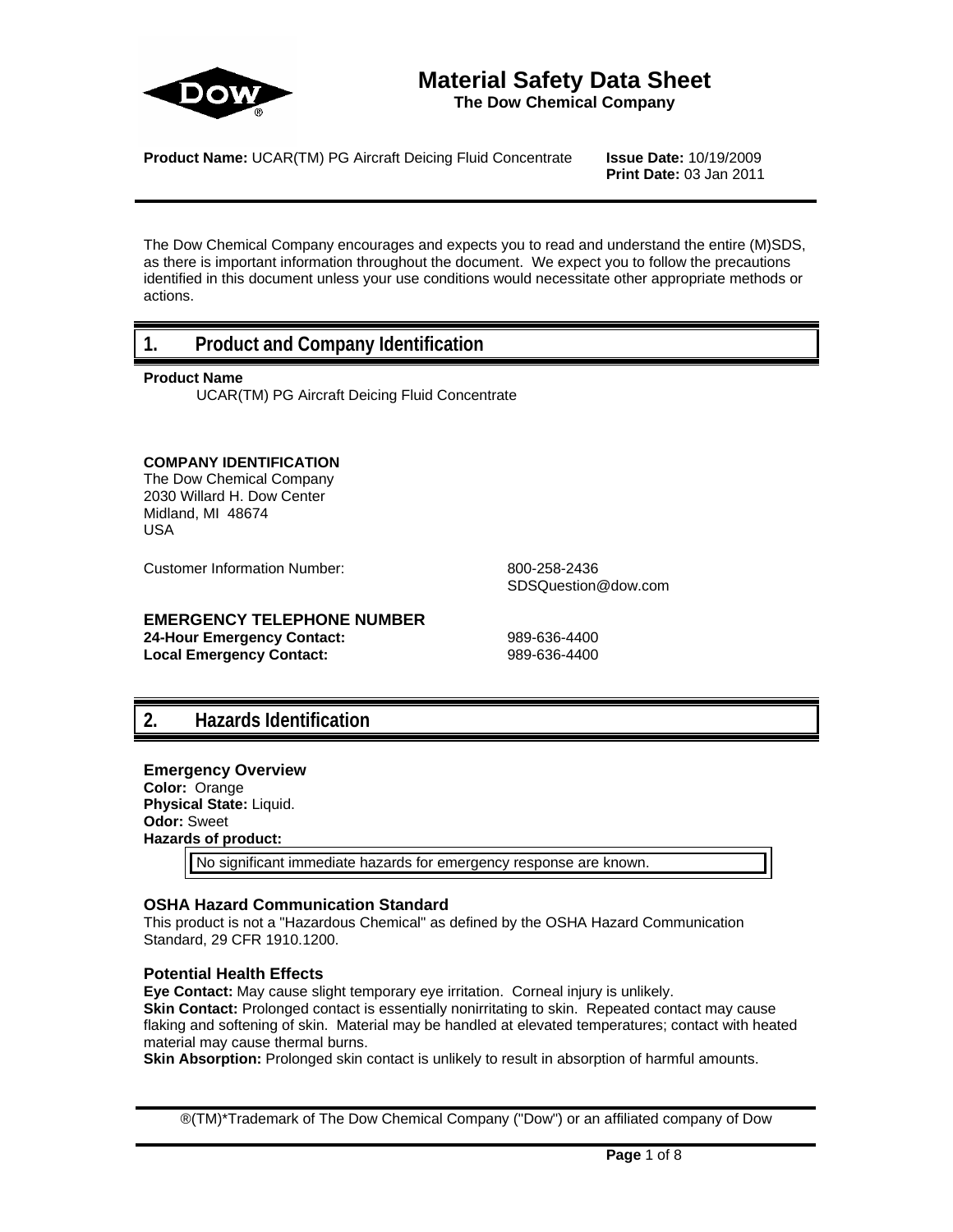**Inhalation:** At room temperature, exposure to vapor is minimal due to low volatility; vapor from heated material or mist may cause respiratory irritation and other effects.

**Ingestion:** Very low toxicity if swallowed. Harmful effects not anticipated from swallowing small amounts.

**Effects of Repeated Exposure:** In rare cases, repeated excessive exposure to propylene glycol may cause central nervous system effects.

# **3. Composition Information**

| Component        | CAS#      | Amount   |
|------------------|-----------|----------|
| Propylene glycol | 57-55-6   | 88.0 %   |
| Water            | 7732-18-5 | 11.4 $%$ |

# **4. First-aid measures**

**Eye Contact:** Flush eyes thoroughly with water for several minutes. Remove contact lenses after the initial 1-2 minutes and continue flushing for several additional minutes. If effects occur, consult a physician, preferably an ophthalmologist.

**Skin Contact:** Wash skin with plenty of water.

**Inhalation:** Move person to fresh air; if effects occur, consult a physician.

**Ingestion:** No emergency medical treatment necessary.

**Notes to Physician:** If burn is present, treat as any thermal burn, after decontamination. No specific antidote. Treatment of exposure should be directed at the control of symptoms and the clinical condition of the patient.

**Medical Conditions Aggravated by Exposure:** Skin contact may aggravate preexisting dermatitis. **Emergency Personnel Protection:** First Aid responders should pay attention to self-protection and use the recommended protective clothing (chemical resistant gloves, splash protection). If potential for exposure exists refer to Section 8 for specific personal protective equipment.

# **5. Fire Fighting Measures**

**Extinguishing Media:** To extinguish combustible residues of this product use water fog, carbon dioxide, dry chemical or foam.

**Fire Fighting Procedures:** Keep people away. Isolate fire and deny unnecessary entry. Use water spray to cool fire exposed containers and fire affected zone until fire is out and danger of reignition has passed. To extinguish combustible residues of this product use water fog, carbon dioxide, dry chemical or foam.

**Special Protective Equipment for Firefighters:** Wear positive-pressure self-contained breathing apparatus (SCBA) and protective fire fighting clothing (includes fire fighting helmet, coat, trousers, boots, and gloves). If protective equipment is not available or not used, fight fire from a protected location or safe distance.

**Unusual Fire and Explosion Hazards:** This material will not burn until the water has evaporated. Residue can burn.

**Hazardous Combustion Products:** Under fire conditions some components of this product may decompose. The smoke may contain unidentified toxic and/or irritating compounds.

# **6. Accidental Release Measures**

**Steps to be Taken if Material is Released or Spilled:** Small spills: Absorb with materials such as: Cat litter. Sawdust. Vermiculite. Zorb-all®. Collect in suitable and properly labeled containers. Large spills: Dike area to contain spill. Recover spilled material if possible. Contain spilled material if possible. See Section 13, Disposal Considerations, for additional information.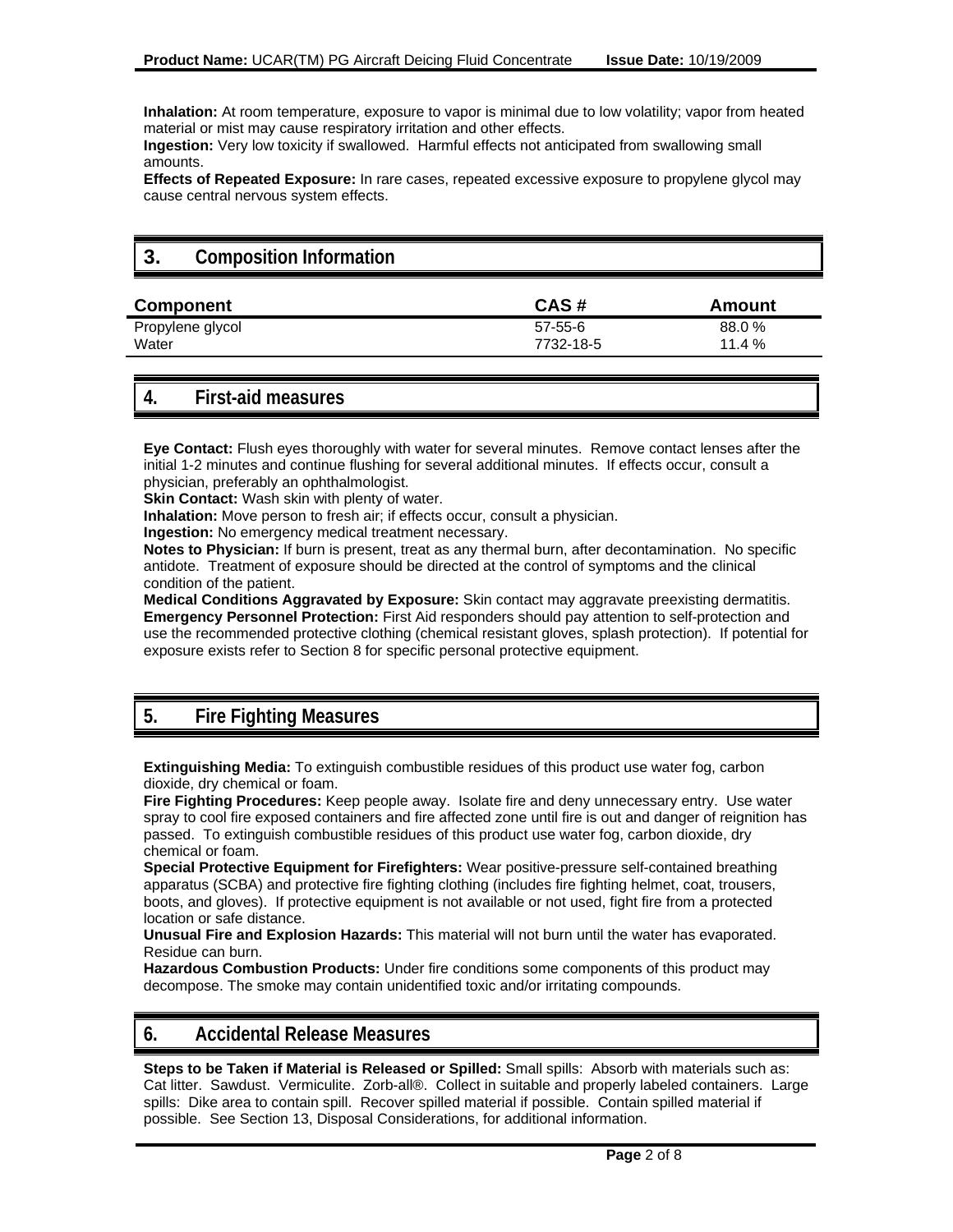**Personal Precautions:** Keep unnecessary and unprotected personnel from entering the area. Use appropriate safety equipment. For additional information, refer to Section 8, Exposure Controls and Personal Protection.

**Environmental Precautions:** Prevent from entering into soil, ditches, sewers, waterways and/or groundwater. See Section 12, Ecological Information.

# **7. Handling and Storage**

#### **Handling**

**General Handling:** Product shipped/handled hot can cause thermal burns. Spills of these organic materials on hot fibrous insulations may lead to lowering of the autoignition temperatures possibly resulting in spontaneous combustion. See Section 8, EXPOSURE CONTROLS AND PERSONAL PROTECTION.

#### **Storage**

Store in accordance with good manufacturing practices.

| 8.<br><b>Exposure Controls / Personal Protection</b> |      |                 |                     |  |
|------------------------------------------------------|------|-----------------|---------------------|--|
| <b>Exposure Limits</b>                               |      |                 |                     |  |
| <b>Component</b>                                     | List | Type            | Value               |  |
| Propylene glycol                                     | WEEL | TWA<br>Aerosol. | $10 \text{ mg/m}$ 3 |  |

#### **Personal Protection**

**Eye/Face Protection:** Use safety glasses (with side shields). When handling hot material: Use chemical goggles. Wear a face-shield which allows use of chemical goggles, or wear a full-face respirator, to protect face and eyes when there is any likelihood of splashes. Eye wash fountain should be located in immediate work area.

**Skin Protection:** Wear clean, body-covering clothing. When handling hot material, protect skin from thermal burns. Selection of specific items will depend on the operation. When handling hot material, a safety shower should be located in the immediate work area.

**Hand protection:** Use gloves chemically resistant to this material when prolonged or frequently repeated contact could occur. Use gloves with insulation for thermal protection, when needed. Examples of preferred glove barrier materials include: Butyl rubber. Natural rubber ("latex"). Neoprene. Nitrile/butadiene rubber ("nitrile" or "NBR"). Polyethylene. Ethyl vinyl alcohol laminate ("EVAL"). Polyvinyl chloride ("PVC" or "vinyl"). Avoid gloves made of: Polyvinyl alcohol ("PVA"). NOTICE: The selection of a specific glove for a particular application and duration of use in a workplace should also take into account all relevant workplace factors such as, but not limited to: Other chemicals which may be handled, physical requirements (cut/puncture protection, dexterity, thermal protection), potential body reactions to glove materials, as well as the instructions/specifications provided by the glove supplier.

**Respiratory Protection:** Atmospheric levels should be maintained below the exposure guideline. When airborne exposure guidelines and/or comfort levels may be exceeded, use an approved airpurifying respirator. The following should be effective types of air-purifying respirators: Organic vapor cartridge with a particulate pre-filter.

**Ingestion:** Use good personal hygiene. Do not consume or store food in the work area. Wash hands before smoking or eating.

#### **Engineering Controls**

**Ventilation:** Use local exhaust ventilation, or other engineering controls to maintain airborne levels below exposure limit requirements or guidelines. If there are no applicable exposure limit requirements or guidelines, general ventilation should be sufficient for most operations. Local exhaust ventilation may be necessary for some operations.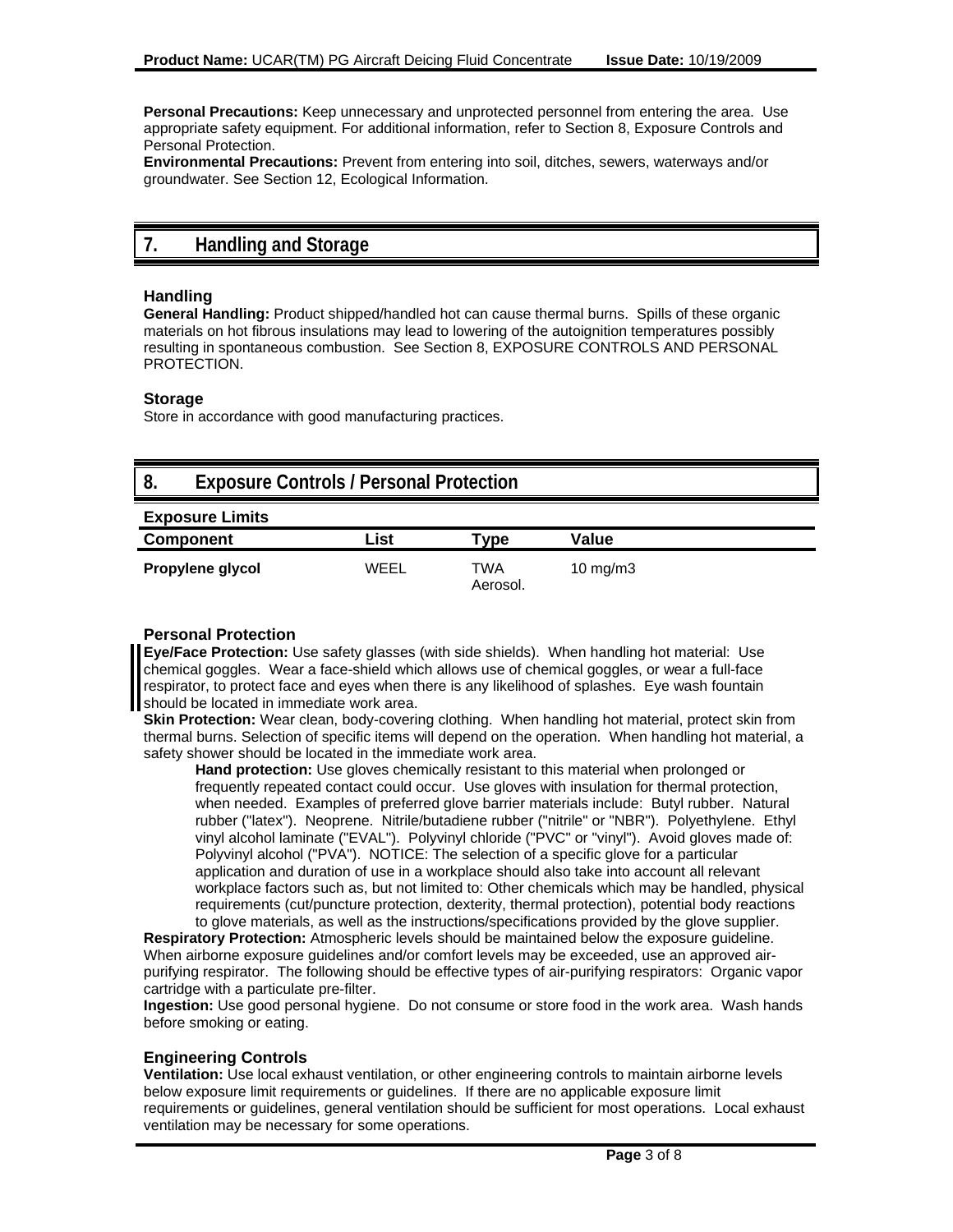# **9. Physical and Chemical Properties**

| <b>Physical State</b>           | Liquid.                                                |
|---------------------------------|--------------------------------------------------------|
| Color                           | Orange                                                 |
| Odor                            | Sweet                                                  |
| <b>Flash Point - Closed Cup</b> | $ASTM$ D93 none to 100 $^{\circ}$ C (212 $^{\circ}$ F) |
| <b>Flammable Limits In Air</b>  | Lower: No test data available                          |
|                                 | Upper: No test data available                          |
| <b>Autoignition Temperature</b> | No test data available                                 |
| <b>Vapor Pressure</b>           | 6.7 mmHg @ 20 $^{\circ}$ C                             |
| <b>Boiling Point (760 mmHg)</b> | 125 °C (257 °F) Literature.                            |
| Vapor Density (air = 1)         | 1.9 Literature                                         |
| Specific Gravity (H2O = 1)      | 1.045 Literature                                       |
| <b>Freezing Point</b>           | < -30 °C (< -22 °F) ASTM D1177                         |
| <b>Melting Point</b>            | Not applicable to liquids                              |
| Solubility in water (by         | 100 % @ 20 °C                                          |
| weight)                         |                                                        |
| рH                              | 7 - 9 ASTM E70                                         |
| <b>Decomposition</b>            | No test data available                                 |
| Temperature                     |                                                        |
| <b>Evaporation Rate (Butyl</b>  | 0.6                                                    |
| $Accetate = 1$                  |                                                        |

# **10. Stability and Reactivity**

#### **Stability/Instability**

Thermally stable at recommended temperatures and pressures. **Conditions to Avoid:** Some components of this product can decompose at elevated temperatures. Generation of gas during decomposition can cause pressure in closed systems.

**Incompatible Materials:** Avoid contact with: Strong acids. Strong bases. Strong oxidizers.

#### **Hazardous Polymerization**

Will not occur.

#### **Thermal Decomposition**

Decomposition products depend upon temperature, air supply and the presence of other materials. Decomposition products can include and are not limited to: Aldehydes. Ethers. Alcohols. Organic acids.

# **11. Toxicological Information**

#### **Acute Toxicity Ingestion**  For component(s) tested. LD50, Rat 20,000 - 34,000 mg/kg **Skin Absorption**  For component(s) tested. LD50, Rabbit > 20,000 mg/kg **Inhalation**  For component(s) tested. LC50, 8 h, Vapor, Rat > 1,314 ppm No deaths occurred following exposure to a saturated atmosphere. **Repeated Dose Toxicity** In rare cases, repeated excessive exposure to propylene glycol may cause central nervous system effects. **Chronic Toxicity and Carcinogenicity**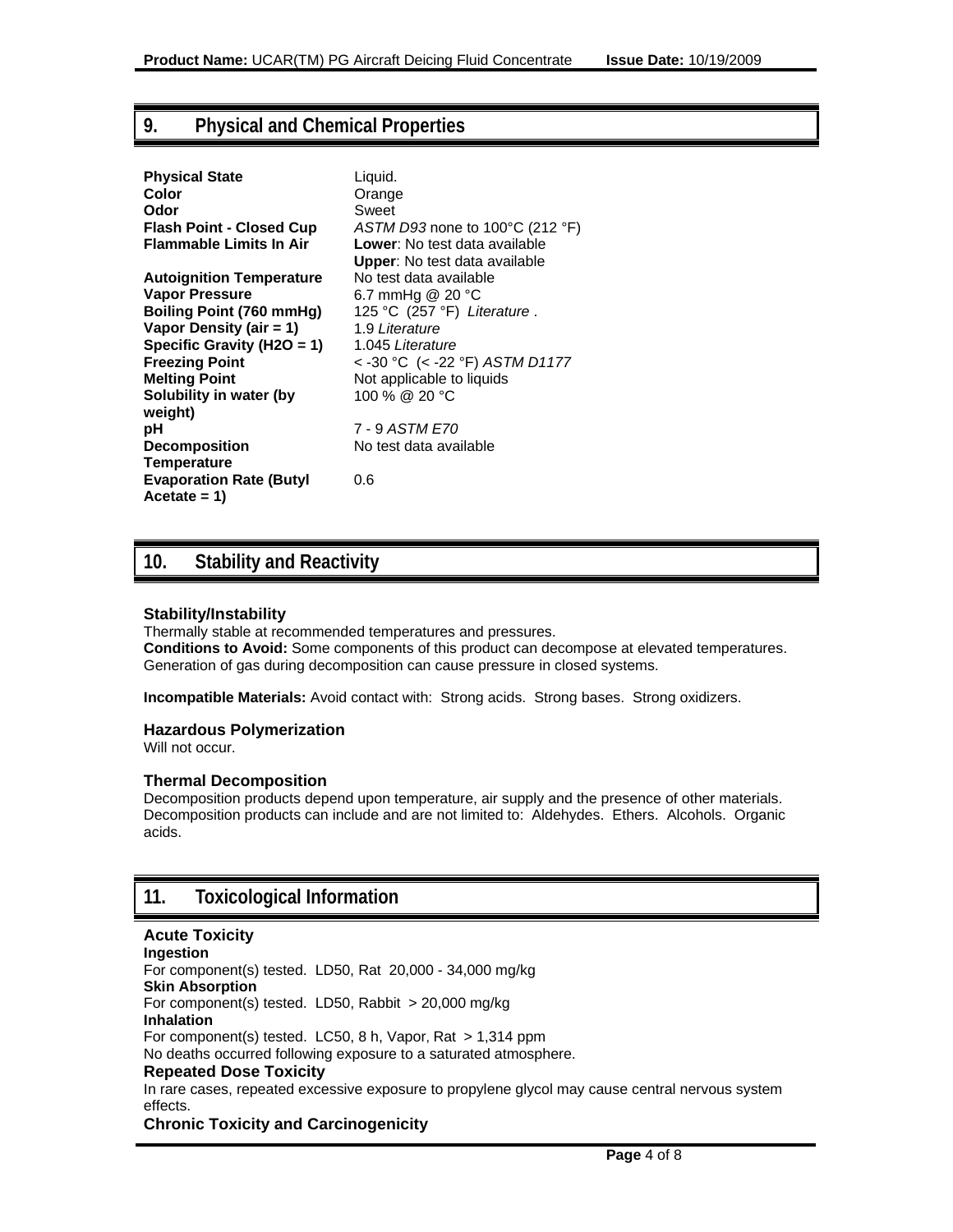Contains component(s) which did not cause cancer in laboratory animals.

#### **Developmental Toxicity**

Contains component(s) which did not cause birth defects or any other fetal effects in lab animals.

#### **Reproductive Toxicity**

Contains component(s) which did not interfere with reproduction in animal studies. Contains component(s) which did not interfere with fertility in animal studies.

#### **Genetic Toxicology**

In vitro genetic toxicity studies were negative for component(s) tested. Genetic toxicity studies in animals were negative for component(s) tested.

#### **ENVIRONMENTAL FATE**

#### Data for Component: **Propylene glycol**

#### **Movement & Partitioning**

Bioconcentration potential is low (BCF less than 100 or log Pow less than 3). Potential for mobility in soil is very high (Koc between 0 and 50). Given its very low Henry's constant, volatilization from natural bodies of water or moist soil is not expected to be an important fate process.

**Henry's Law Constant (H):** 1.2E-08 atm\*m3/mole Measured **Partition coefficient, n-octanol/water (log Pow):** -0.92 Measured **Partition coefficient, soil organic carbon/water (Koc):** < 1 Estimated.

#### **Persistence and Degradability**

Material is readily biodegradable. Passes OECD test(s) for ready biodegradability. Biodegradation may occur under anaerobic conditions (in the absence of oxygen). **Indirect Photodegradation with OH Radicals**

| <b>Rate Constant</b>                   |               | <b>Atmospheric Half-life</b> | <b>Method</b>  |
|----------------------------------------|---------------|------------------------------|----------------|
| 1.28E-11 cm3/s                         |               | 10 h                         | Estimated.     |
| <b>OECD Biodegradation Tests:</b>      |               |                              |                |
| <b>Biodegradation</b>                  |               | <b>Exposure Time</b>         | <b>Method</b>  |
| 81%                                    |               | 28 d                         | OECD 301F Test |
| $96\%$                                 |               | 64 d                         | OECD 306 Test  |
| <b>Biological oxygen demand (BOD):</b> |               |                              |                |
| <b>BOD 5</b>                           | <b>BOD 10</b> | <b>BOD 20</b>                | <b>BOD 28</b>  |
| 69 %                                   | 70 %          | 86 %                         |                |
| Chemical Oxygen Demand: 1.53 mg/mg     |               |                              |                |

**Theoretical Oxygen Demand:** 1.68 mg/mg

#### **ECOTOXICITY**

Typical for this family of materials. Material is practically non-toxic to aquatic organisms on an acute basis (LC50/EC50/EL50/LL50 >100 mg/L in the most sensitive species tested).

# **13. Disposal Considerations**

All disposal practices must be in compliance with all Federal, State/Provincial and local laws and regulations. Regulations may vary in different locations. Waste characterizations and compliance with applicable laws are the responsibility solely of the waste generator. AS YOUR SUPPLIER, WE HAVE NO CONTROL OVER THE MANAGEMENT PRACTICES OR MANUFACTURING PROCESSES OF PARTIES HANDLING OR USING THIS MATERIAL. THE INFORMATION PRESENTED HERE PERTAINS ONLY TO THE PRODUCT AS SHIPPED IN ITS INTENDED CONDITION AS DESCRIBED IN MSDS SECTION: Composition Information. FOR UNUSED & UNCONTAMINATED PRODUCT, the preferred options include sending to a licensed, permitted: Reclaimer. Incinerator or other thermal destruction device.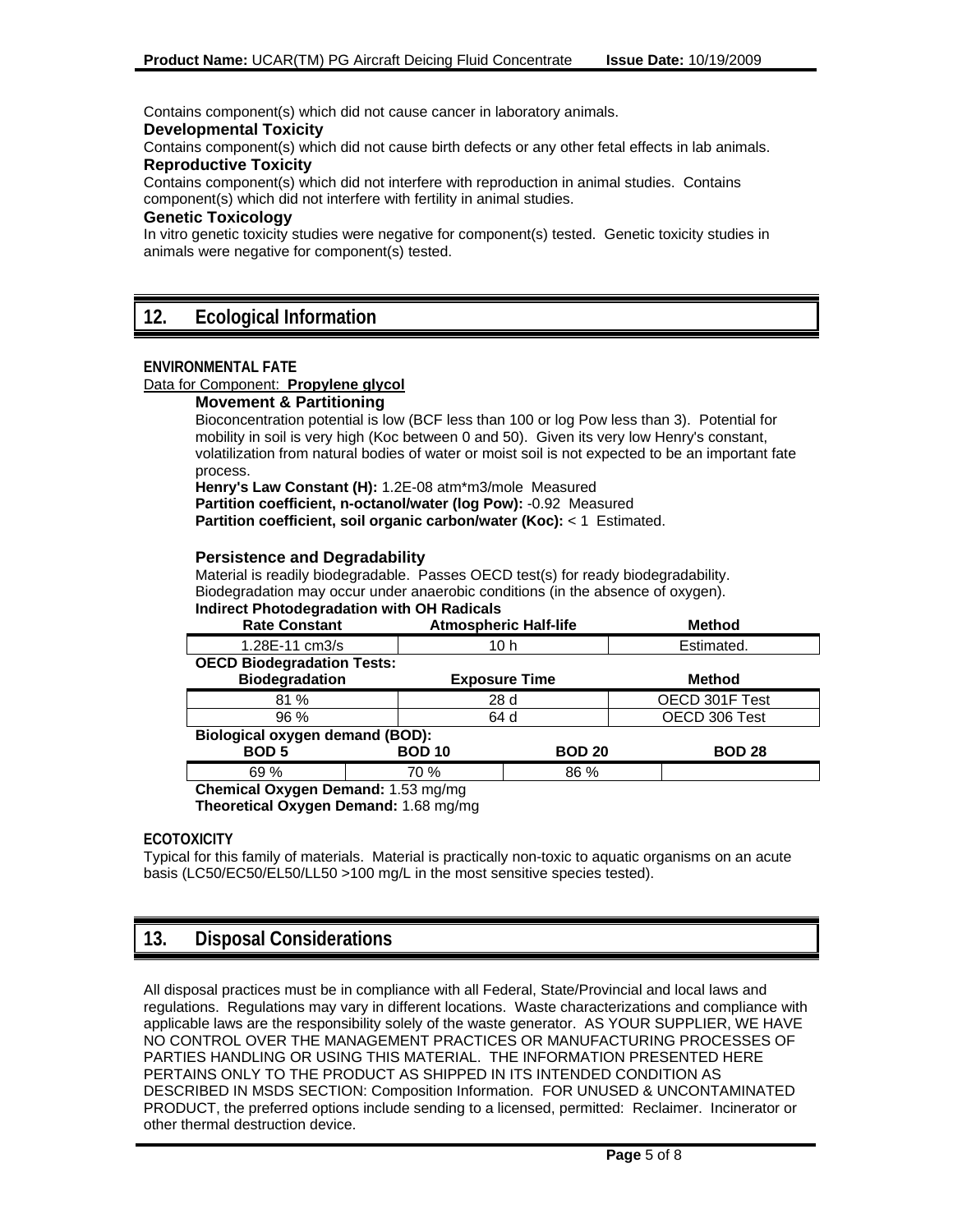#### **14. Transport Information**

**DOT Non-Bulk** NOT REGULATED

### **DOT Bulk**

NOT REGULATED

### **IMDG**

NOT REGULATED

#### **ICAO/IATA**

NOT REGULATED

*This information is not intended to convey all specific regulatory or operational requirements/information relating to this product. Additional transportation system information can be obtained through an authorized sales or customer service representative. It is the responsibility of the transporting organization to follow all applicable laws, regulations and rules relating to the transportation of the material.*

# **15. Regulatory Information**

#### **OSHA Hazard Communication Standard**

This product is not a "Hazardous Chemical" as defined by the OSHA Hazard Communication Standard, 29 CFR 1910.1200.

#### **Superfund Amendments and Reauthorization Act of 1986 Title III (Emergency Planning and Community Right-to-Know Act of 1986) Sections 311 and 312**

| Immediate (Acute) Health Hazard          | Nο |
|------------------------------------------|----|
| Delayed (Chronic) Health Hazard          | Nο |
| Fire Hazard                              | Nο |
| <b>Reactive Hazard</b>                   | N٥ |
| <b>Sudden Release of Pressure Hazard</b> | N٥ |

#### **Superfund Amendments and Reauthorization Act of 1986 Title III (Emergency Planning and Community Right-to-Know Act of 1986) Section 313**

To the best of our knowledge, this product does not contain chemicals at levels which require reporting under this statute.

#### **Pennsylvania (Worker and Community Right-To-Know Act): Pennsylvania Hazardous Substances List and/or Pennsylvania Environmental Hazardous Substance List:**

The following product components are cited in the Pennsylvania Hazardous Substance List and/or the Pennsylvania Environmental Substance List, and are present at levels which require reporting.

| <b>Component</b> | CAS #         | Amount |
|------------------|---------------|--------|
| Propylene glycol | $57 - 55 - 6$ | 88.0%  |

#### **Pennsylvania (Worker and Community Right-To-Know Act): Pennsylvania Special Hazardous Substances List:**

To the best of our knowledge, this product does not contain chemicals at levels which require reporting under this statute.

#### **California Proposition 65 (Safe Drinking Water and Toxic Enforcement Act of 1986)**

WARNING: This product contains a chemical(s) known to the State of California to cause cancer.

| Component      | CAS#    | Amount         |
|----------------|---------|----------------|
| Ethylene oxide | 75-21-8 | <= 0.02 PPM    |
| Acetaldehyde   | 75-07-0 | $\leq 6.0$ PPB |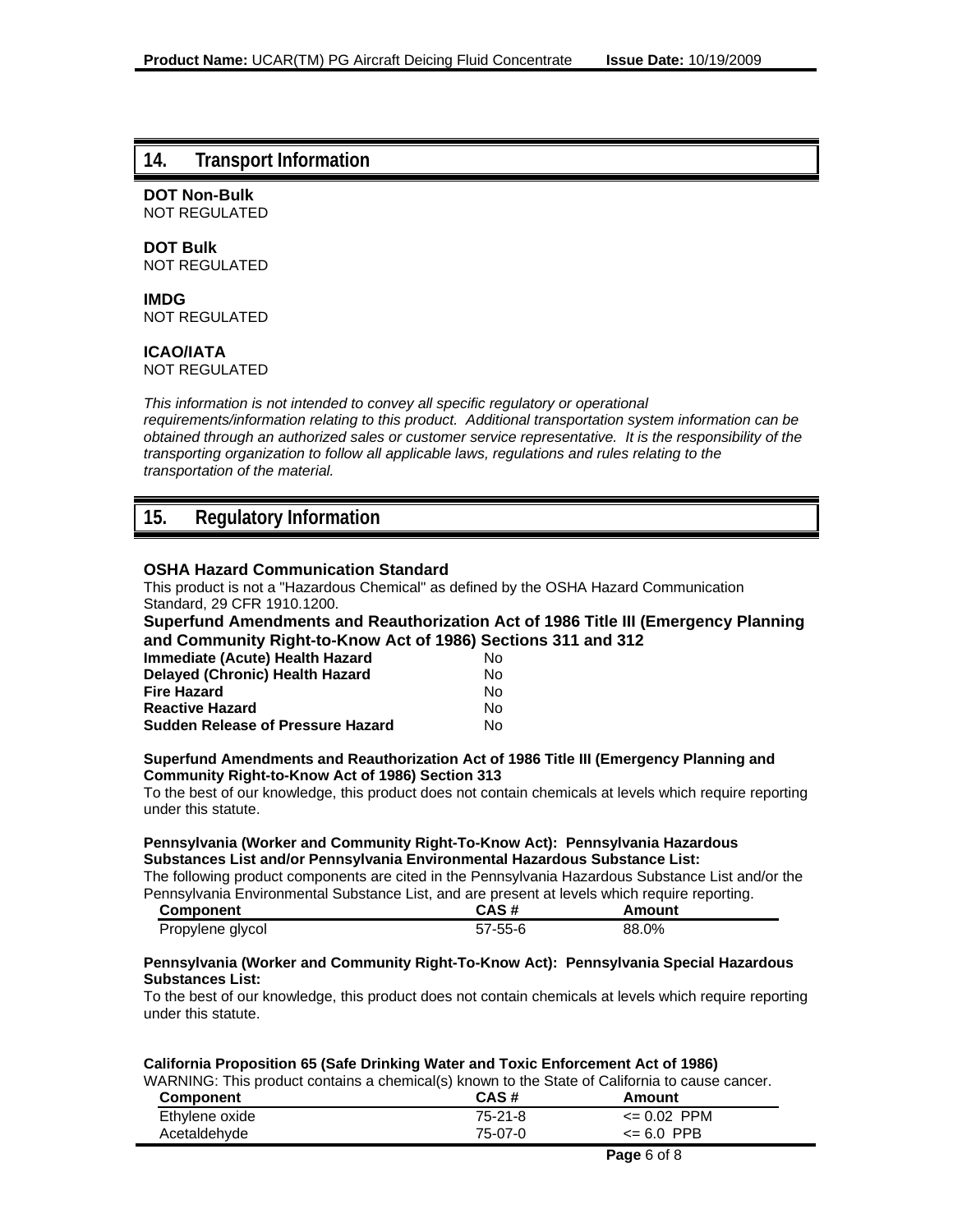| Formaldehyde | $50-00-0$ | $\leq 4.0$ PPB |
|--------------|-----------|----------------|
| 1,4-Dioxane  | 123-91-1  | $\leq 5.0$ PPB |

#### **California Proposition 65 (Safe Drinking Water and Toxic Enforcement Act of 1986)**

WARNING: This product contains a chemical(s) known to the State of California to cause birth defects or other reproductive harm.

| <b>Component</b> | CAS#      | Amount          |
|------------------|-----------|-----------------|
| Ethylene oxide   | $75-21-8$ | $\leq 0.02$ PPM |

#### **US. Toxic Substances Control Act**

All components of this product are on the TSCA Inventory or are exempt from TSCA Inventory requirements under 40 CFR 720.30

#### **CEPA - Domestic Substances List (DSL)**

All substances contained in this product are listed on the Canadian Domestic Substances List (DSL) or are not required to be listed.

| $\overline{\phantom{a}}$<br>ıv. | Other Information<br>iation |
|---------------------------------|-----------------------------|
|                                 |                             |

| <b>Hazard Rating System</b> |        |      |                   |  |  |
|-----------------------------|--------|------|-------------------|--|--|
| <b>NFPA</b>                 | Health | Fire | <b>Reactivity</b> |  |  |
|                             |        |      |                   |  |  |
|                             |        |      |                   |  |  |

#### **Recommended Uses and Restrictions**

Aircraft deicing fluid We recommend that you use this product in a manner consistent with the listed use. If your intended use is not consistent with the stated use, please contact your sales or technical service representative.

#### **Revision**

Identification Number: 40431 / 1001 / Issue Date 10/19/2009 / Version: 3.0 Most recent revision(s) are noted by the bold, double bars in left-hand margin throughout this document.

#### **Legend**

| -- 9 - - - -        |                                                                                |
|---------------------|--------------------------------------------------------------------------------|
| N/A                 | Not available                                                                  |
| W/W                 | Weight/Weight                                                                  |
| <b>OEL</b>          | Occupational Exposure Limit                                                    |
| <b>STEL</b>         | Short Term Exposure Limit                                                      |
| <b>TWA</b>          | <b>Time Weighted Average</b>                                                   |
| <b>ACGIH</b>        | American Conference of Governmental Industrial Hygienists, Inc.                |
| DOW IHG             | Dow Industrial Hygiene Guideline                                               |
| <b>WEEL</b>         | Workplace Environmental Exposure Level                                         |
| HAZ DES             | <b>Hazard Designation</b>                                                      |
| <b>Action Level</b> | A value set by OSHA that is lower than the PEL which will trigger the need for |
|                     | activities such as exposure monitoring and medical surveillance if exceeded.   |

*The Dow Chemical Company urges each customer or recipient of this (M)SDS to study it carefully and consult appropriate expertise, as necessary or appropriate, to become aware of and understand the data contained in this (M)SDS and any hazards associated with the product. The information herein is provided in good faith and believed to be accurate as of the effective date shown above. However, no warranty, express or implied, is given. Regulatory requirements are subject to change and may differ between various locations. It is the buyer's/user's responsibility to ensure that his activities comply with all federal, state, provincial or local laws. The information presented here pertains only to the product as shipped. Since conditions for use of the product are not under the control of the manufacturer, it is the buyer's/user's duty to determine the conditions necessary for the safe use of this product. Due to the proliferation of sources for information such as manufacturer-specific (M)SDSs, we are not and cannot be responsible for (M)SDSs obtained from any source other than ourselves. If you have*